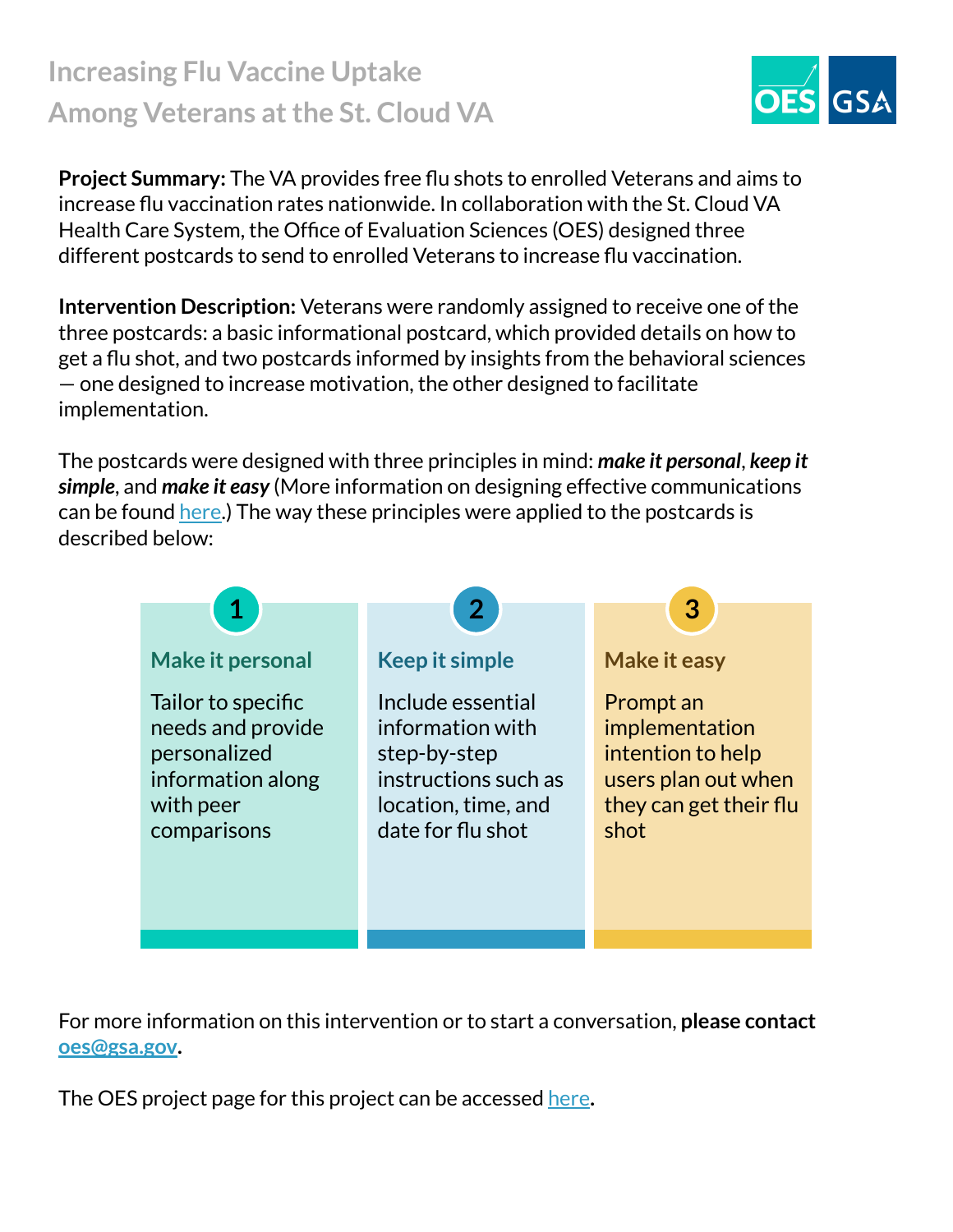

Include essential information such as where and when to get vaccine

**OES** GSA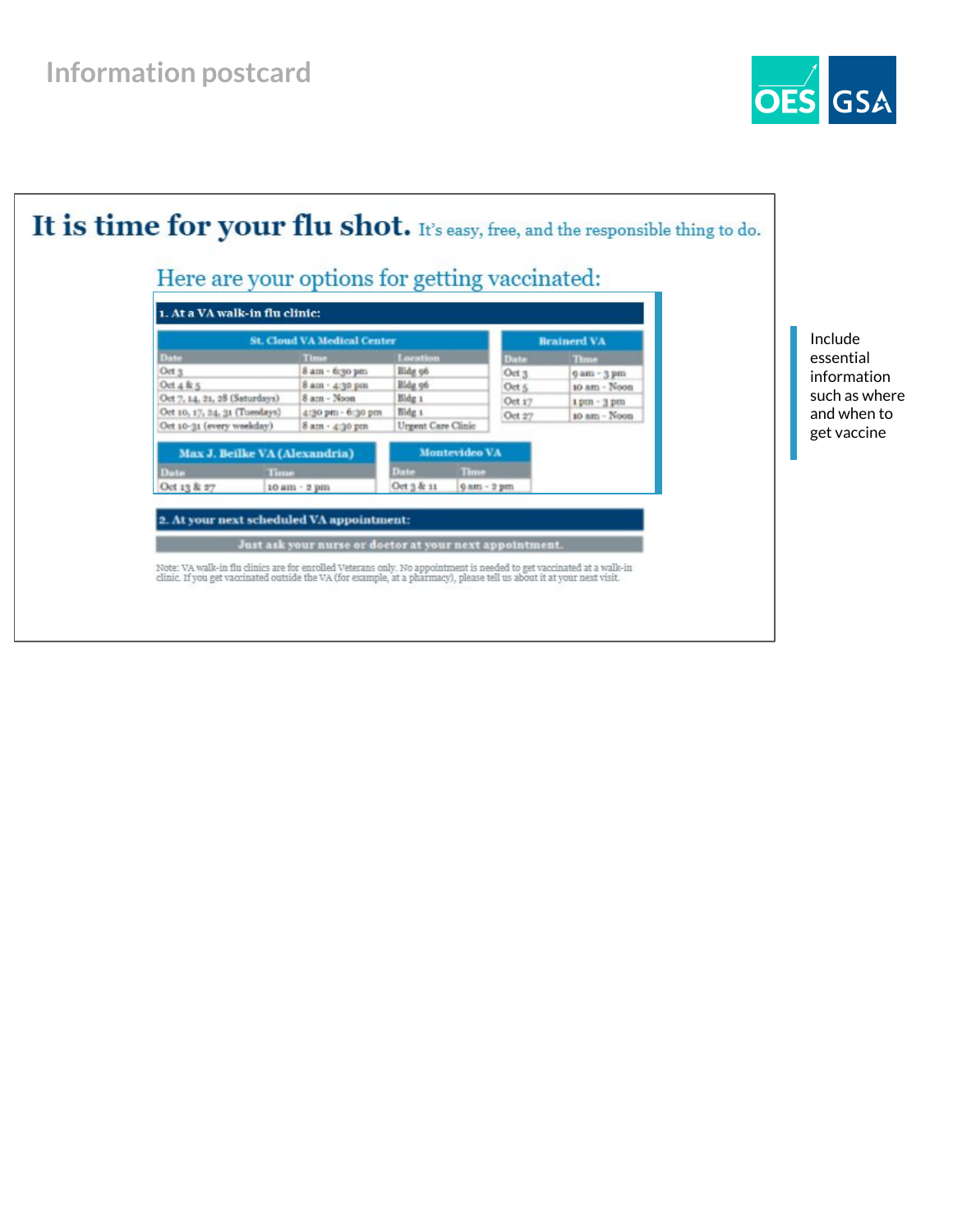